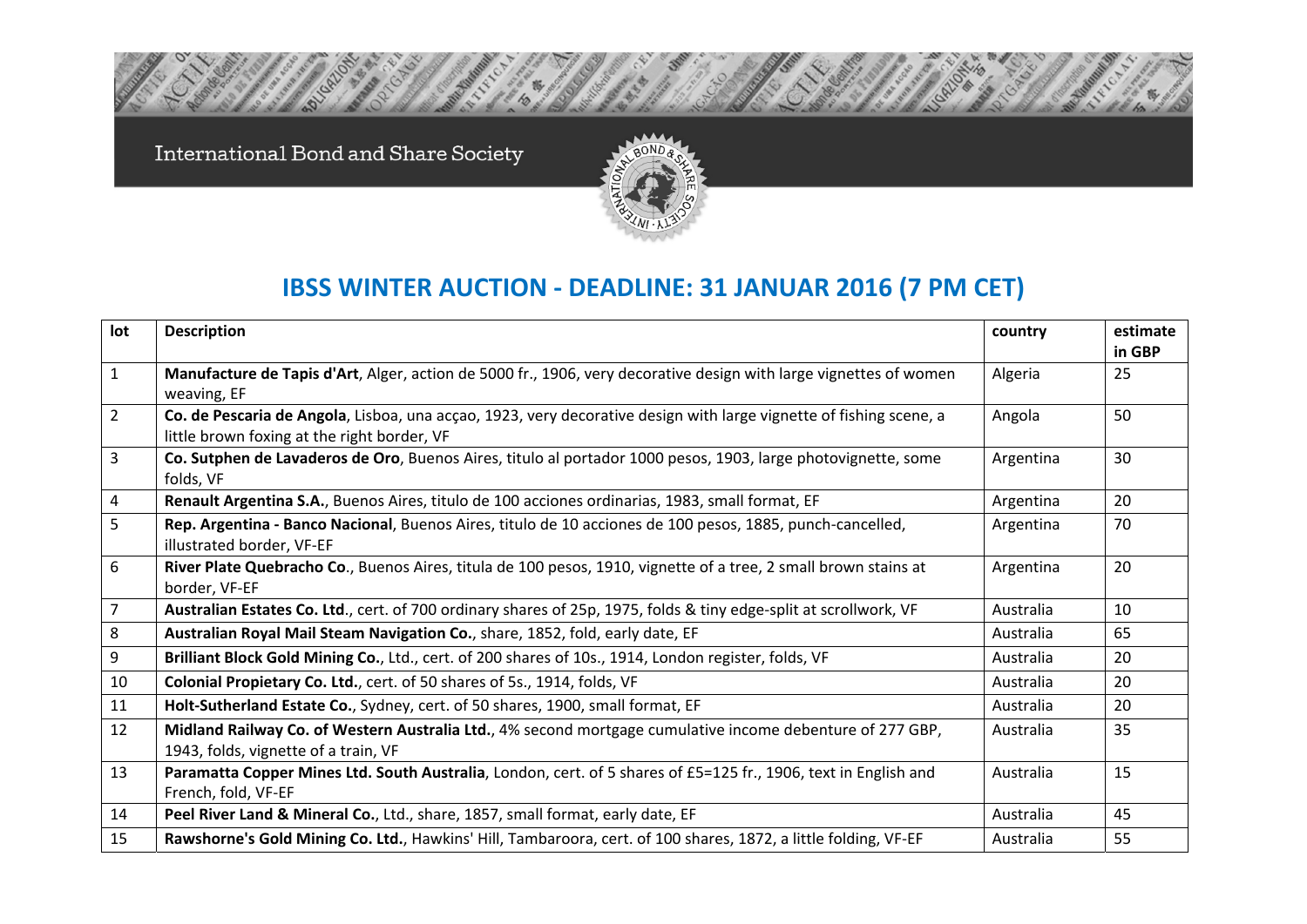| 16 | Rising Sun Extended Silver Mining Co., Broken Hill N.S. Wales, cert. of 100 shares, 1880, vignette of rising sun, a<br>little brown staining at lower right, pin holes, VF                         | Australia            | 60 |
|----|----------------------------------------------------------------------------------------------------------------------------------------------------------------------------------------------------|----------------------|----|
| 17 | K.K. Priv. Prag-Duxer Eisenbahn, Prague, 3% schuldverschreibung 1500 Mark, 1896, small piece of paper missing<br>from right border (outside the print), VF                                         | Austria              | 20 |
| 18 | Republik Österreich, Vienna, 7% bond of 1000 Swiss Francs, 1930, international loan, EF                                                                                                            | Austria              | 10 |
| 19 | Soc. Agricole du Mayumbe, Bruxelles, part sociale, unissued, 1928, very decorative with large vignette of throne<br>room and ethnic warrior, EF                                                    | <b>Belgian Congo</b> | 12 |
| 20 | Chemin de Fer Braine-le-Comte à Courtrai, Bruxelles, action de 500 Fr., 1863, ornate border, large underprint of<br>coat-of-arms, a little foxing at the borders, VF                               | Belgium              | 25 |
| 21 | Co. Mutuelle Eau, Gaz, Electricité, Bruxelles, action privilégiée 250 Fr., 1896, elaborate border with multiple<br>vignettes, large format, EF                                                     | Belgium              | 12 |
| 22 | Soc. Nationale des Chemins de Fer Vicinaux, Bruxelles, 3% obligation de 1000 Fr., 1895, small format but very<br>decorative border with various vignettes, minor edge-damage outside the print, VF | Belgium              | 10 |
| 23 | Soie Artificielle de Gand, Gand, part sociale, 1929, art-déco border and large underprint of factory, VF-EF                                                                                        | Belgium              | 10 |
| 24 | Ville de Bruxelles, Bruxelles, obligation de 100 Fr., 1902, text in Dutch and French, vignette of City Hall, small format,<br>VF                                                                   | Belgium              | 10 |
| 25 | Republica de Bolivia, La Paz, Bond of 200 pesos fuertes, unissued, 1870, allegorical vignette, very large format, VF-<br>EF                                                                        | <b>Bolivia</b>       | 25 |
| 26 | Apolice da Unificação da Divida Interna da Bahia, 6% bond of Rs. 500\$000, 1929, large allegorical vignette, 2<br>perforation holes, rare internal issue, VF                                       | <b>Brazil</b>        | 40 |
| 27 | Co. Geral de Construcçoes Urbanas, Rio de Janeiro, Acçao 100 pesos, 1891, small format with vignette of<br>construction site, VF-EF                                                                | <b>Brazil</b>        | 35 |
| 28 | Intendencia Municipal de Rio Pardo, 8% bond of 200\$000, 1913, 5 small holes at left border, rare internal bond, VF                                                                                | <b>Brazil</b>        | 25 |
| 29 | Port of Para, £20 first mortgage gold bond, 1907, text in English and French, very large Waterlow print with scenic<br>vignette of the port, VF                                                    | <b>Brazil</b>        | 50 |
| 30 | Tramways Electriques de Sofia, Bruxelles, action de dividende, 1899, Art Nouveau design with 2 street views (photo-<br>vignettes), VF                                                              | <b>Bulgaria</b>      | 15 |
| 31 | Big Pete Canadian Mines Ltd., New Liskeard, 10 shares of \$1, 1910, French & English, large coat-of-arms, EF                                                                                       | Canada               | 10 |
| 32 | British America Corp. Ltd., cert. of 750 ordinary shares of £1, 1898, Waterlow print with large vignette of ship, train,<br>lady, many folds and pin-hole, F-VF                                    | Canada               | 30 |
| 33 | British Canadian Lumber Corp., Montreal, cert. of 10 ordinary shares, 1911, vignette of forest with wood works,<br>printed by Waterlow, folds, VF                                                  | Canada               | 15 |
| 34 | Canadian Pacific Railway Co., Amsterdam, certificaat of 1000 CDN representing a convertible bond, 1952, many<br>cancellation holes, text in Dutch, VF                                              | Canada               | 15 |
| 35 | Government of the Province of British Columbia, London, scrip certificate of 500 GBP, unissued, 1914, folds, VF                                                                                    | Canada               | 30 |
| 36 | John Labatt Ltd., cert. of 4 common shares, 1983, text in English and French, vignette of lady & city, pin-holes, VF                                                                               | Canada               | 20 |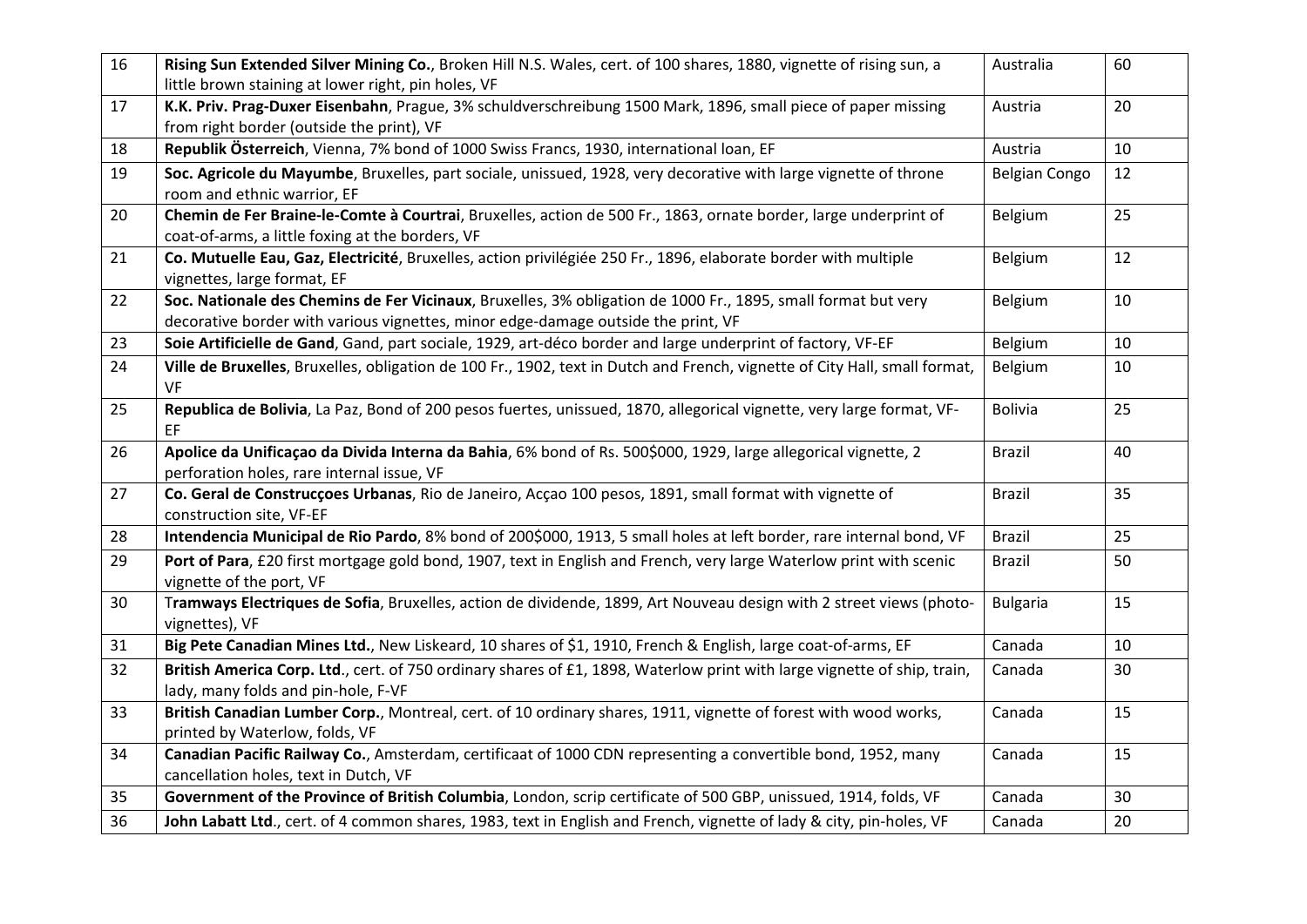| 37 | Massey-Ferguson Ltd., Amsterdam, certificaat for 10 common shares, De Bussy specimen, punch-cancelled, EF                             | Canada         | 15  |
|----|---------------------------------------------------------------------------------------------------------------------------------------|----------------|-----|
| 38 | Ontario Ltd., cert. of 80 shares, 1897, many folds and pin-holes, F-VF                                                                | Canada         | 20  |
| 39 | Southern Ontario Land Co. Ltd., cert. of 25 shares of £1, 1913, Waterlow print w/2 farming vign.s, many folds, F-VF                   | Canada         | 20  |
| 40 | Chile Copper Co., cert. of 30 shares of \$25, 1954, allegorical vignette, folds and punch-holes, VF                                   | Chile          | 25  |
| 41 | Agricultural Bank of China - lot of 3: 1990 Y100, 1991 Y500, 1991 Y1000, modern banknote-style bonds, EF                              | China          | 30  |
| 42 | China Portland Cement Co., Ltd., share of Y50,000, 1948, EF                                                                           | China          | 100 |
| 43 | China Tobacco Co., 1940s, text in Japanese as issued in Manchuria, decorative border with several vignettes, folds,                   | China          | 100 |
|    | small edge-split, VF                                                                                                                  |                |     |
| 44 | China Welding Materials Co., probably 1930s or 40s, in Chinese, shows company logo, VF                                                | China          | 40  |
| 45 | Chinese Communist Bond, colourful border with lampions, heavily folded and a little staining, F-VF                                    | China          | 25  |
| 46 | Chinese Treasury Bond, Y5, 1988, modern & small format, showing rocket missiles                                                       | China          | 10  |
| 47 | East China Commercial Co., share of Y1, issued in Manchuria hence in Japanese writing, EF                                             | China          | 28  |
| 48 | Hongkong and Shanghai Banking Corp., Hong Kong, cert. of 5 shares, 1988, modern design, VF-EF                                         | China          | 22  |
| 49 | I Feng Enamel Co., plain share certificate, folds, folds, VF-EF                                                                       | China          | 25  |
| 50 | Jiansxi Trade Co., share with underprint of factory, generally worn condition, F                                                      | China          | 12  |
| 51 | Manchuria Electric Co., share of Y10 in Japanese, folds and some staining, VF                                                         | China          | 20  |
| 52 | Marchuria Heavy Industries, lot of 2 shares: Y1 and Y10, in Japanese but of different design, VF & EF                                 | China          | 30  |
| 53 | Ninghua Supply and Marketing Co., small vertical format with image of Mao, a gift cert.?, VF                                          | China          | 10  |
| 54 | Popular Electronic Co., share in generally worn condition, F                                                                          | China          | 12  |
| 55 | Shan xi Zhang ze Dian Li Gu Fen You Sian Gong Si, cert. of Y100, 1992, modern design, small format, EF                                | China          | 12  |
| 56 | Shanghai Jinlin, certificate of Y100, modern design with large underprint of city, bridge,, EF                                        | China          | 12  |
| 57 | Tung Chi Market Co., share of Y5, in Japanese (Manchuria), EF                                                                         | China          | 22  |
| 58 | Platinum & Gold Concessions of Colombia Ltd., London, cert. of 10 ordinary shares of £1, 1914, in English & French,<br>EF             | Colombia       | 12  |
| 59 | Costa Rica Railway Co., debenture of £100, 1890, folds and pin-holes, vignette of man, VF                                             | Costa Rica     | 18  |
| 60 | Empresa del Ferrocarril de Guantanamo, Santiago de Cuba, accion de 100 pesos, 1882, vignettes of train and<br>allegorical lady, VF-EF | Cuba           | 30  |
| 61 | Habana-American Co., cert. of 100 common shares, unissued, allegorical vignette, EF                                                   | Cuba           | 20  |
| 62 | The Cuba Co., lot of 4 different types of share certificates, all with same ox-wagon design, 1920s&30s, EF                            | Cuba           | 20  |
| 63 | Vedado Tennis Club, Havana, 3% bono hipotecario de \$100, 1919, shows flag, VF-EF                                                     | Cuba           | 22  |
| 64 | Cyprus Airways Ltd., cert. of 32 shares of £0,50c, 1984, logo in underprint, folds, VF                                                | Cyprus         | 45  |
| 65 | Czechoslovak State Loan of 1922, Prague, bond of £100, cancellation holes, coat-of-arms, central fold, VF                             | Czechoslovakia | 30  |
| 66 | Publishing & Bookselling Cooperative, Bratislava, nominative share, 1922, four farming vignettes and underprint,                      | Czechoslovakia | 25  |
|    | pretty piece, EF                                                                                                                      |                |     |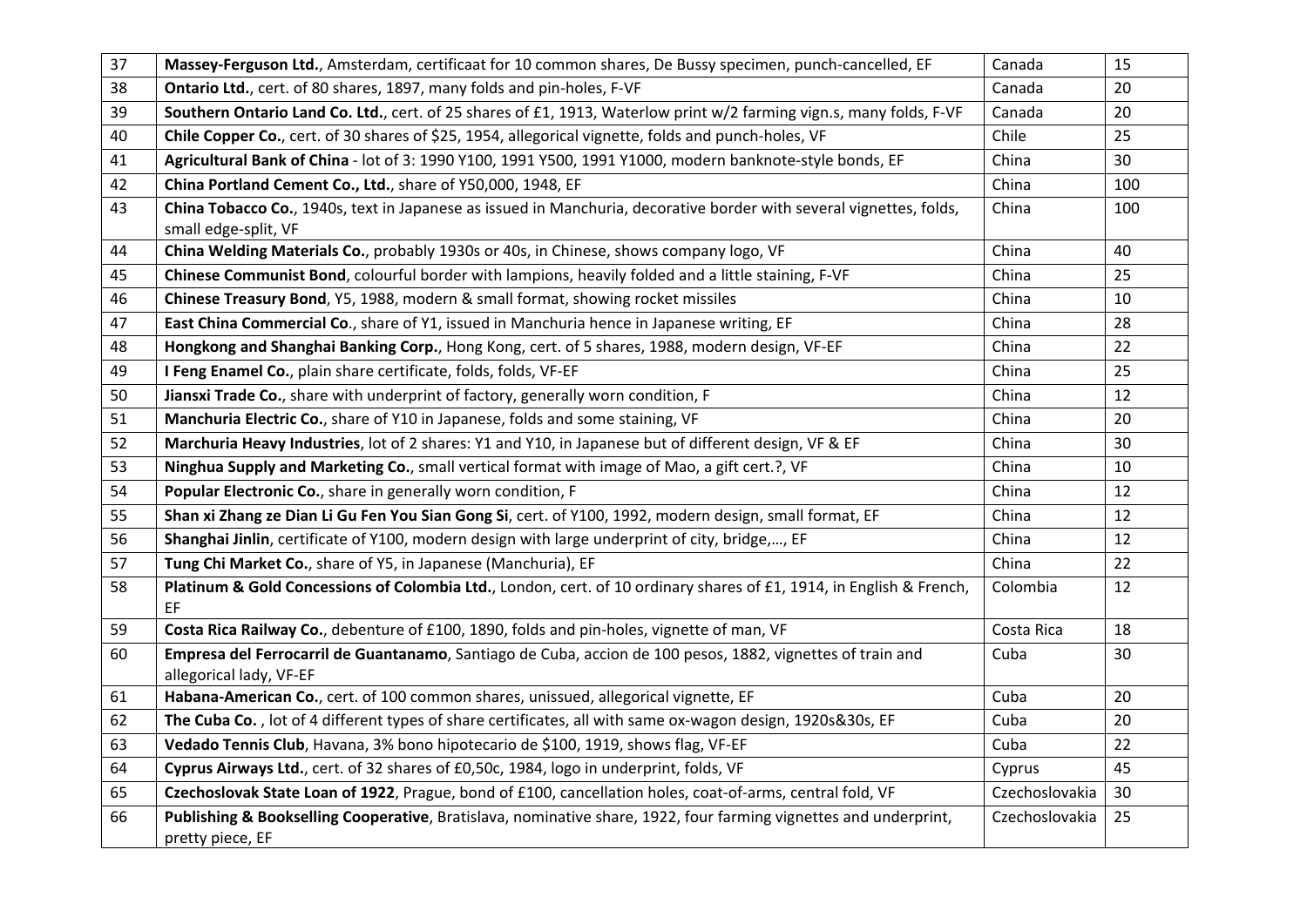| 67 | Spolecna Tovarna na Cukr v Kourimi, Kourimi, share of 200 Zlatych, 1871, ornate border, early sugar piece, EF                                                                              | Czechoslovakia     | 30 |
|----|--------------------------------------------------------------------------------------------------------------------------------------------------------------------------------------------|--------------------|----|
| 68 | Tramways de Prague, Bruxelles, action de 50 Fr., 1895, small format, VF-EF                                                                                                                 | Czechoslovakia     | 10 |
| 69 | Agricultural Bank of Egypt, preferred share of £10, 1904, high quality Bradbury specimen with 2 farming vignettes,<br>EF                                                                   | Egypt              | 60 |
| 70 | Electric Light and Power Supply Co., Cairo, action de jouissance, 1924, very pretty border full of pharanoic<br>architecture and vignettes, EF                                             | Egypt              | 25 |
| 71 | Banque Hypothécaire Estonnienne, Tartu, 8% mortgage bond of 200 Kronen, 1929, text in Estonian, French and<br>German, EF                                                                   | Estonia            | 15 |
| 72 | Banque Hypothécaire Estonnienne, Tartu, 8% mortgage bond of 500 Kronen, 1929, text in Estonian, French and<br>German, EF                                                                   | Estonia            | 15 |
| 73 | Republic of Estonia, London, bond of £100, 1927, lovely Bradbury print of large format with wide city view, EF                                                                             | Estonia            | 40 |
| 74 | S.A. des Hauts-Fourneaux, Forges, Mines, Domaines & Forêts de Raiwola & Lintula, Paris, action de 500 Fr., 1878,<br>decorative border with 4 small vignettes                               | Finland            | 50 |
| 75 | Cinema National - Monopol Sud-Ouest des Films Pathé Frères, Bordeaux, action de 100 Fr., 1907, very pretty share<br>with 5 photovignettes, art-deco 'movies' border, a little staining, VF | France             | 30 |
| 76 | Ets. Jules Richard, Paris, action de 500 Fr., 1922, the 8 border vignettes show various measuring equipment, 2<br>punch holes at top, EF                                                   | France             | 12 |
| 77 | Galeries Lafayette, Paris, action de 100 Fr., 1922, vignette of the famous shop in downtown Paris, EF                                                                                      | France             | 40 |
| 78 | L. Charlin & Cie., Saint-Etienne, action de 100 Fr., 1928, underprint of a riffle, VF-EF                                                                                                   | France             | 10 |
| 79 | La Glaneuse, Paris, 5% obligation de 100 Fr., 1910, Jugendstil border and small vignette showing a lady farming, EF                                                                        | France             | 20 |
| 80 | Le Grand Globe Céleste de Paris, London, certificate of 10 priority shares of £1, 1900, large format with vignette of<br>the famous 'Paris globe', large format with central fold, EF-VF   | France             | 30 |
| 81 | Messageries Fluviales de France, Paris, action de 100 Fr., 1907, colourful Art Nouveau border and vignette of busy<br>river scene and company flag, EF                                     | France             | 12 |
| 82 | Phonographes & Cinématographes "LUX", Paris, action de 100 Fr., 1908, very decorative share showing Statue of<br>Liberty, phonograph, cinema projection,, EF                               | France             | 35 |
| 83 | S.A. du Gil Blas, Paris, action de 500 Fr., 1881, famous newspaper, illustrated border, EF                                                                                                 | France             | 20 |
| 84 | S.A. Française d'Approvisionnements Généraux, Havre, action de 100 Fr., colonial border illustrations, EF, 1930                                                                            | France             | 15 |
| 85 | Soc. Hippique de Castillonnès, obligation de 100 Fr., 1905, only 210 bonds issued, with horse racing vignette,<br>trimmed right border hence F-VF                                          | France             | 16 |
| 86 | Verreries Schneider, Epinay sur Seine, action de 100 Fr., 1922, very decorative border with glass themes, also large<br>underprint, folds, VF                                              | France             | 25 |
| 87 | Ville de Paris, Paris, obligation de 500 Fr., 1930, re-issue of the 1898 issue, decorative border full of allegorical<br>themes, VF-EF                                                     | France             | 10 |
| 88 | Terra Assurances S.A., Luxemborug, action nominative de 5000 Fr., 1935, became part of the German Albingia<br>Lebensversicherungs-AG, EF                                                   | G.D.<br>Luxembourg | 15 |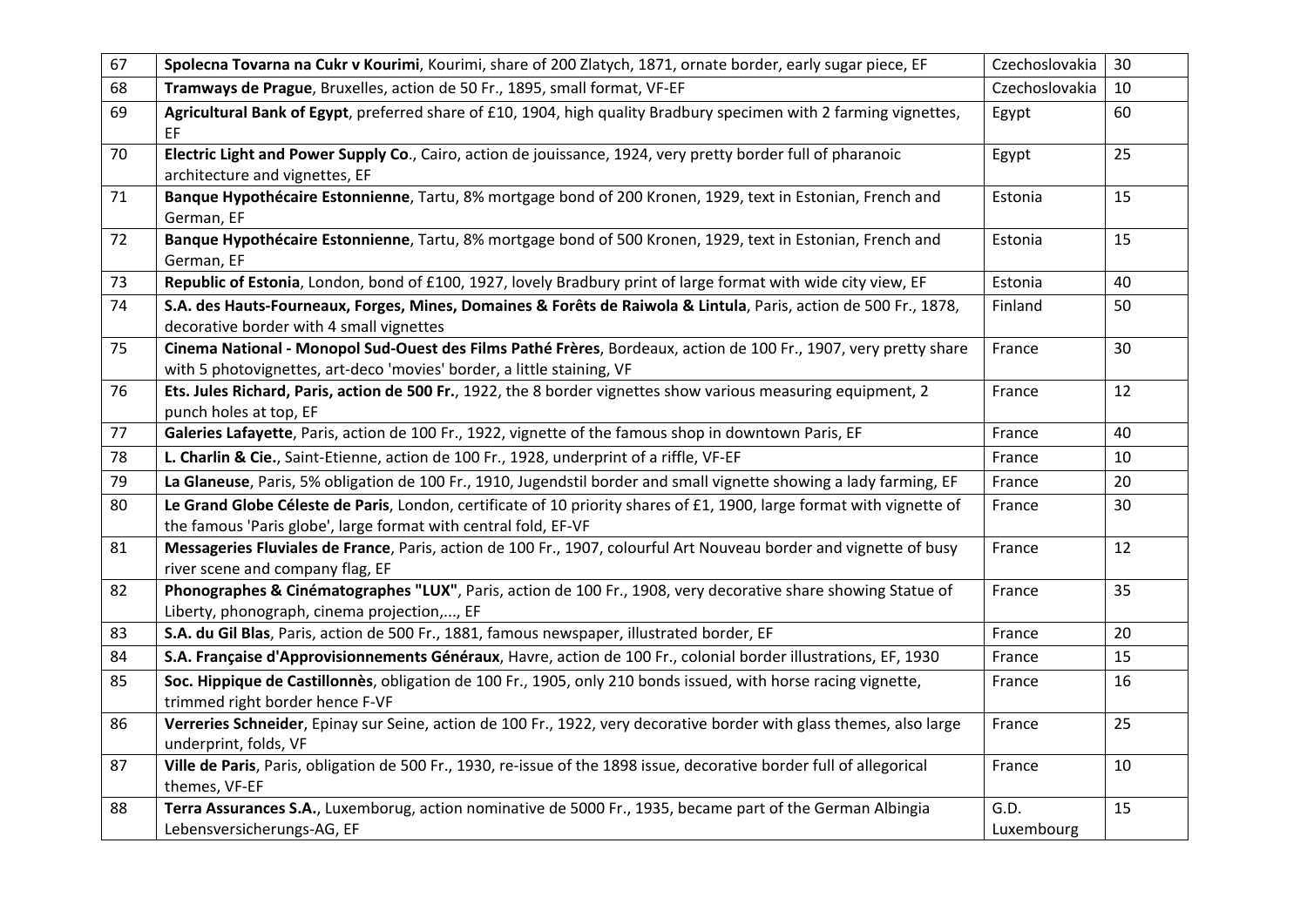| 89  | Freistadt Forbach in Lothringen, schuldverschreibung 2000 Mark, 1908, coat of arms of the city, central fold and a<br>little staining in the edges, VF                      | Germany              | 12 |
|-----|-----------------------------------------------------------------------------------------------------------------------------------------------------------------------------|----------------------|----|
| 90  | Hertha BSC Berlin, Berlin, Teilchuldverschreibung 100 EUR, specimen, 2004, modern bond showing soccer players in<br>action and coupons with player portraits, EF            | Germany              | 30 |
| 91  | La Source Romaine - Eaux Gazeuse Naturelle, Anvers, action de 500 Fr., 1884, operated the Römer Brunnen in<br>Unterwiddersheim, EF                                          | Germany              | 18 |
| 92  | Württembergische Baumwoll-Spinnerei und Weberei, Esslingen, Aktie 1000 Mark, 1921, textile, VF-EF                                                                           | Germany              | 20 |
| 93  | Abingdon Confectioners, Ltd., cert. of 1000 shares of £1, 1922, folds, VF                                                                                                   | <b>Great Britain</b> | 10 |
| 94  | Agricultural & Horticultural Association Ltd., share, 1891, vignette of rural landscape, folds, VF                                                                          | <b>Great Britain</b> | 30 |
| 95  | Alldays & Onions Pneumatic Engineering Co. Ltd., cert. of 150 ordinary shares, 1917, attractive left border, folds, VF                                                      | <b>Great Britain</b> | 35 |
| 96  | American and Dominions Unbreakable Records Ltd., cert. of 300 shares of 10s, 1929, heavy folds, VF                                                                          | <b>Great Britain</b> | 15 |
| 97  | Bath Sanitary Steam Laundry Co., cert. of 20 ordinary shares of £2/10/0, 1917, a little staining at top, folds, VF                                                          | <b>Great Britain</b> | 10 |
| 98  | Benson and Co. Ltd., cert. of 20 shares of £5, 1877, still existing tailor of men's quality clothing, folds, VF                                                             | <b>Great Britain</b> | 12 |
| 99  | Bournemouth Steam Laundry Co., Ltd., share of £25, 1878, folds and small brown stain, VF                                                                                    | <b>Great Britain</b> | 10 |
| 100 | British International Combustion Engines, Ltd., cert. of 700 preference shares, 1918, folds, VF                                                                             | <b>Great Britain</b> | 15 |
| 101 | Car Trust Realisation Co. Ltd., bond of £10, 1906, large format, with folds, VF                                                                                             | <b>Great Britain</b> | 10 |
| 102 | Carlisle Carriage Co. Ltd., "A" Debenture £100, 1897, large format with one horizontal fold, red seal, VF-EF                                                                | <b>Great Britain</b> | 12 |
| 103 | Celtic plc Football Club, ordinary share, 2004, with underprint of early Celtic team, small fold in upper left corner,<br>VF-EF                                             | <b>Great Britain</b> | 20 |
| 104 | Civil, Military, Navy & Clerical Supply Association, share of £1, 1874, central fold, VF-EF                                                                                 | <b>Great Britain</b> | 10 |
| 105 | Contract Corp. Ltd., share of £100, 1864, folds, VF                                                                                                                         | <b>Great Britain</b> | 12 |
| 106 | Dolcoath Mine Ltd., cert. of 70 shares of 10s, 1923, folds and small edge-split, a Cornish copper & tin mine, VF                                                            | <b>Great Britain</b> | 20 |
| 107 | Epsom Brick and Tile Co., debenture of £100, 1923, only 30 of these were issued, VF-EF                                                                                      | <b>Great Britain</b> | 15 |
| 108 | Farmers & General Fire & Life Insurance, cert. of 20 shares of £10, 1850, with two farming vignettes, small format,<br>folds, VF                                            | <b>Great Britain</b> | 30 |
| 109 | French Date Coffee Co. Ltd., cert. of 25 shares, 1881, wrinkled certificate, F-VF                                                                                           | <b>Great Britain</b> | 15 |
| 110 | Gas Light and Coke Co., share of £10, 1870, scrollwork at left, EF                                                                                                          | <b>Great Britain</b> | 10 |
| 111 | Grand Junction Water Works Co., 4% debenture stock of £200, 1872, folds, scrollwork at left, VF                                                                             | <b>Great Britain</b> | 12 |
| 112 | Great Grimsby Coal, Salt & Tanning, cert. of 76 shares of £1, 1959, attractive piece with flowerish border and photo-<br>vignette of the Grimsby Dock Tower, many folds, VF | <b>Great Britain</b> | 30 |
| 113 | Harper Bean Ltd., cert. of 50 preference shares of £1, large format with many folds, famous car builder, VF                                                                 | <b>Great Britain</b> | 30 |
| 114 | Herefordshire & South Wales Agricultural, Manure & Cattle Food Co., share of £10, 1964, small format, EF                                                                    | <b>Great Britain</b> | 15 |
| 115 | Hotel Metropole (Cromer), Ltd., 1st mortgage debenture of £5, only 300 issued, Cromer is a coastal town in Norfolk,<br>VF-EF                                                | <b>Great Britain</b> | 12 |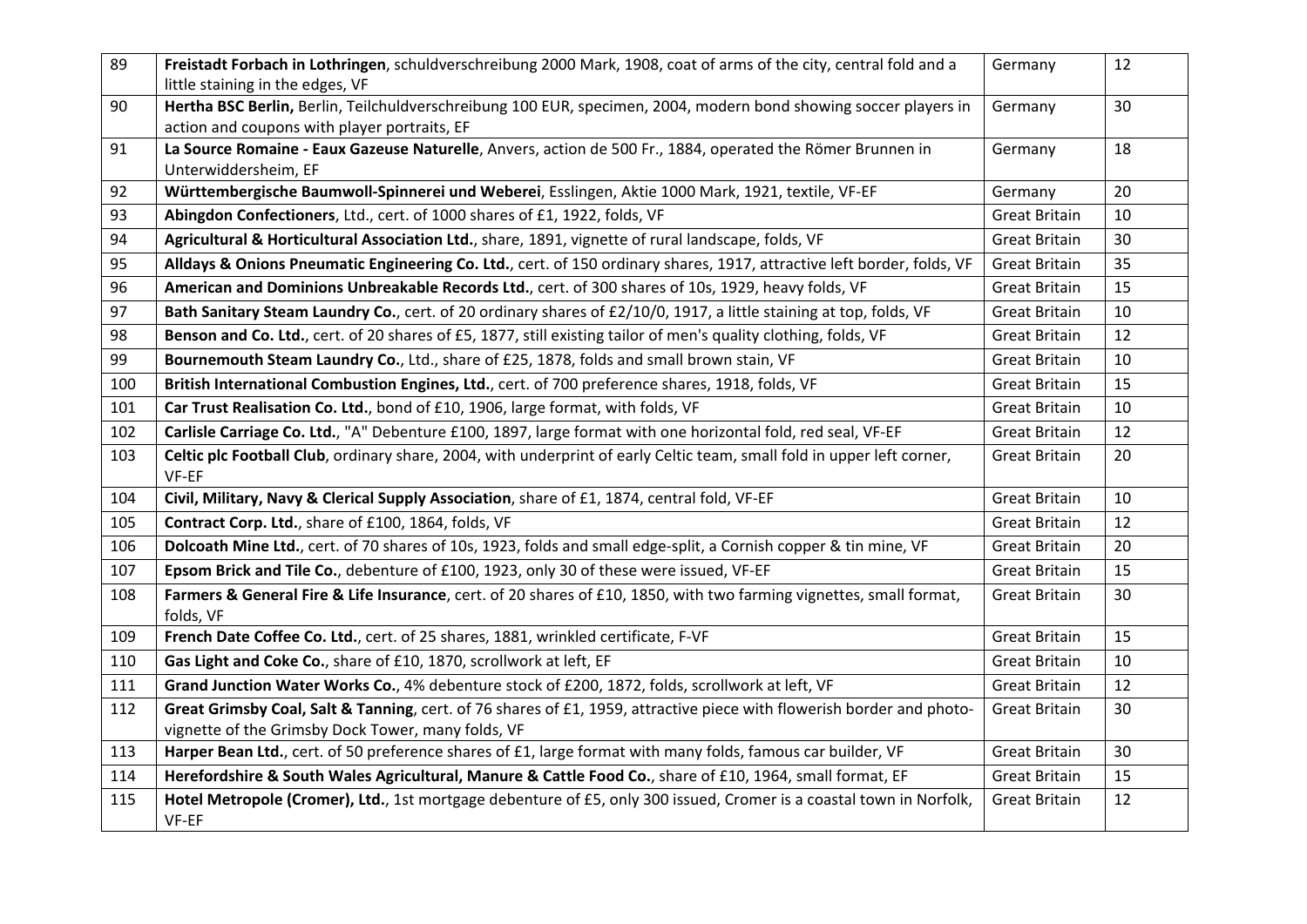| 116 | Hummums Hotel Co., certificate of incorporation (most unusual!), 1875, hotel located in Covent Garden,<br>Wetminster, London, folds, VF                                                        | <b>Great Britain</b> | 15 |
|-----|------------------------------------------------------------------------------------------------------------------------------------------------------------------------------------------------|----------------------|----|
| 117 | Industrial Boot & Leather Co., Ltd., cert. of 6 ordinary shares of £1, 1894, scrollwork with boot, folds and pin-holes,<br>VF                                                                  | <b>Great Britain</b> | 20 |
| 118 | Joint Stock Contract Association Ltd., London, scrip certificate for 20 shares, 1875, EF                                                                                                       | <b>Great Britain</b> | 10 |
| 119 | Kemeys Bridge Co., Ltd., share of £2 10s, 1862, embossed seal show the chain bridge, small format, EF                                                                                          | <b>Great Britain</b> | 35 |
| 120 | Lincoln and Lindsey Banking Co., share of £50, 1905, scrollwork at left, folds, printed on yellow paper, VF-EF                                                                                 | <b>Great Britain</b> | 30 |
| 121 | London County Westminster & Parr's Bank Ltd., cert. of 46 shares of £1, 1919, folds, decorative border with 4 coat-<br>of-arms, VF                                                             | <b>Great Britain</b> | 40 |
| 122 | Low, Sons & Bedford, Ltd., cert. of 50 preference shares, 1900, a merchants firm, folds, scrollwork at left, VF                                                                                | <b>Great Britain</b> | 20 |
| 123 | M.A. Magnani & Son, cert. of 200 cumulative preference shares of £1, 1935, scrollowrk at left, folds & pin-holes, a<br>publisher, VF                                                           | <b>Great Britain</b> | 12 |
| 124 | Macclesfield Brewery and Wine Co., Ltd., share, 1867, small format with embossed seal, EF                                                                                                      | <b>Great Britain</b> | 12 |
| 125 | Mazapil Copper Co. Ltd., cert. of £100 ordinary stock, 1947, folds, mined in Mexico, VF-EF                                                                                                     | <b>Great Britain</b> | 10 |
| 126 | Morecambe Theatre Co. Ltd., 5% debenture of £10, 1901, only 250 issued, EF                                                                                                                     | <b>Great Britain</b> | 15 |
| 127 | National Motor Cap Co. Ltd., cert. of 5 preferred ordinary shares, 1911, vignette of cab, large format, many heavy<br>folds, F-VF                                                              | <b>Great Britain</b> | 25 |
| 128 | New Brewery Co. Carlisle Ltd., share of £7, 1879, clear embossed seal, EF                                                                                                                      | <b>Great Britain</b> | 10 |
| 129 | Old Hall Earthenware Co, Ltd., share of £100, 1861, wax seal (slightly damaged), folds, VF                                                                                                     | <b>Great Britain</b> | 15 |
| 130 | Overend, Gurney and Co., Ltd., share of £50, 1865, important wholesale discount bank founded 1800 and known as<br>"the bankers' bank", famously collapsed 1866, somewhat damaged borders, F-VF | <b>Great Britain</b> | 30 |
| 131 | Rhos-Llantwit Coal Co., Ltd., share of £50, 1865, Welsh mine, wrinkled certificate, F                                                                                                          | <b>Great Britain</b> | 12 |
| 132 | Robert Deuchar Ltd., ordinary share of £10, 1926, a Scottish brewery, VF-EF                                                                                                                    | <b>Great Britain</b> | 20 |
| 133 | Rudge-Whitworth, Ltd., cert. of 20 ordinary shares, 1933, scrollwork showing company logo, a bicycle, motorcycle<br>and sports car wheel manufacturer, folds, VF                               | <b>Great Britain</b> | 20 |
| 134 | Self-Acting Sewing Machine Co. Ltd., cert. of 100 shares of £1, 1884, scrollwork at left with brown stain, many folds,<br><b>VF</b>                                                            | <b>Great Britain</b> | 10 |
| 135 | South Staffordshire Mines Drainage Commissioners, £100 mortgage bond class B, 1892, attractive Waterlow print<br>with mining vignette, VF-EF                                                   | <b>Great Britain</b> | 60 |
| 136 | Standard Houising Co., Ltd., cert. of 200 ordinary shares of 2p, 1921, colourful piece with large underprint of villa,<br>folds, VF                                                            | <b>Great Britain</b> | 25 |
| 137 | Strand Music Mall Co. Ltd., share of £10, 1862, small format with printed and embossed seal, EF                                                                                                | <b>Great Britain</b> | 30 |
| 138 | T.H. Sidebottom & Co. Ltd., Hartfield, cert. of 10 shares, 1893, a textile firm in Derbyshire, VF-EF                                                                                           | <b>Great Britain</b> | 8  |
| 139 | Twenty Well Stone & Brick Co. Ltd., share of £10, 1871, a quarry in Sheffield, EF                                                                                                              | <b>Great Britain</b> | 10 |
| 140 | Weald District Gas Light, Coke & coal Supply, Ltd., cert. of 200 3% cumulative preferred shares, 1911, folds, VF-EF                                                                            | <b>Great Britain</b> | 18 |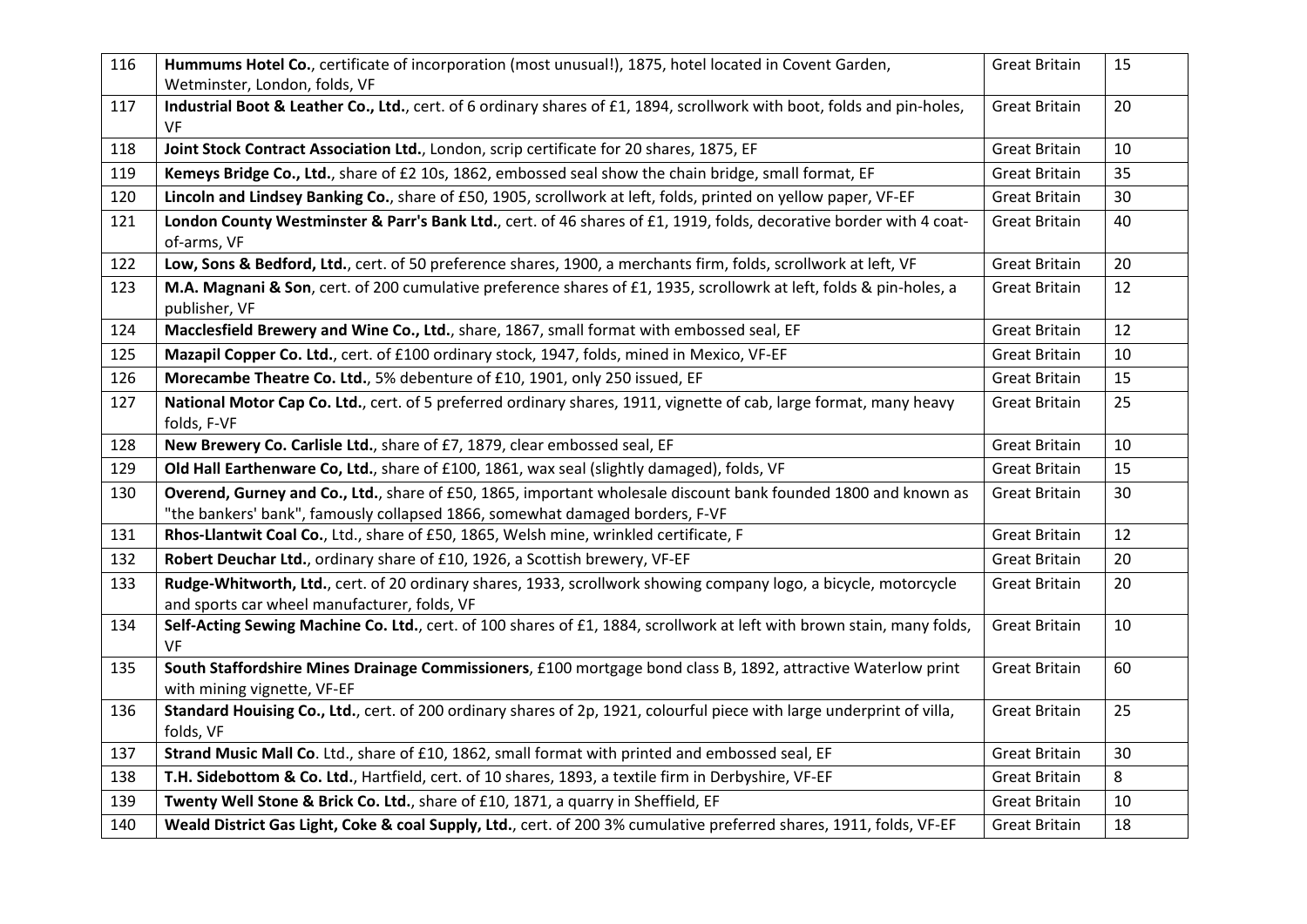| 141 | Westminster Review Co., Ltd., London, share of £50, 1887, folds, VF-EF                                                                                          | <b>Great Britain</b> | 12 |
|-----|-----------------------------------------------------------------------------------------------------------------------------------------------------------------|----------------------|----|
| 142 | African Steam Ship Co., London, cert. of 5200 ordinary shares of £1, 1922, many folds, inc. 1852, embossed seal, VF                                             | UK maritime          | 10 |
| 143 | Anchor Line (Henderson Brothers) Ltd., cert. of 10 preference shares of £10, 1933, shows company flag, wrinkled                                                 | UK maritime          | 15 |
| 144 | certificate, F-VF                                                                                                                                               |                      | 10 |
|     | Anglo-Celtic Shipping Co., Ltd., cert. of 100 shares of 10s, 1920, many folds and pin-holes, VF                                                                 | UK maritime          |    |
| 145 | Bristol Channel Steamers, Ltd., cert. of 800 shares of 10s, 1923, folds, VF                                                                                     | <b>UK</b> maritime   | 12 |
| 146 | Cressington Steamship Co. Ltd., cert. of 20 shares of £1, 1920, shows company flag, paper seal, many folds, VF                                                  | <b>UK</b> maritime   | 15 |
| 147 | Ellesmere Canal Navigation, receipt dated 1799 for call on capital stock, VF                                                                                    | UK maritime          | 45 |
| 148 | European & American Steam Shipping Co, Ltd., share of £9, 1857, brought fortune seekers from Britain and French<br>to California (Gold Rush), early date, VF-EF | UK maritime          | 15 |
| 149 | Farco Shipping Co. Ltd., cert. of 10 ordinary shares of £10, 1937, folds, VF                                                                                    | UK maritime          | 15 |
| 150 | Grand Surrey Canal, transfer certificate of 4 shares, 1812, printed on vellum, central fold, good early date, VF                                                | UK maritime          | 80 |
| 151 | Great Eastern Train Ferries, Ltd., cert. of 50 shares, 1933, folds and pin-holes, offered ferry services between<br>Harwich and Zeebrugge (Belgium), VF         | UK maritime          | 15 |
| 152 | Great Ship Co. Ltd., share of £1, 1858, small format, embossed seal with vignette of a 'great ship', EF                                                         | UK maritime          | 20 |
| 153 | Hampshire Fisheries and Reservoirs Co., Ltd., share of £5, 1876, EF                                                                                             | UK maritime          | 15 |
| 154 | Hastings, St. Leonards-on-sea & Eastbourne Steamboat Co., Ltd., share of £5, 1888, small format, EF                                                             | UK maritime          | 20 |
| 155 | Hull Fish Merchants by Products Ltd., cert. of 90 shares of £1, 1957, folds and some discolouration at upper left                                               | <b>UK</b> maritime   | 12 |
|     | quarter, large format, VF, lot includes some correspondence                                                                                                     |                      |    |
| 156 | Llewellyn Shipping Co., Ltd., cert. of 105 ordinary shares of £1, 1920, scrollwork at left, many folds, VF                                                      | UK maritime          | 12 |
| 157 | Maindy Shipping Co. Ltd., cert. of 100 ordinary shares of £1, 1920, central fold and a few small edge-splits, VF                                                | UK maritime          | 12 |
| 158 | Marlborough Steamship Co. Ltd., Cardiff, cert. of 10 ordinary shares, 1920, folds, VF-EF                                                                        | UK maritime          | 15 |
| 159 | Milford Haven Fish Curing Co. Ltd., cert. of 42 ordinary shares of £1, 19, undated but seems fully issued otherwise,<br>EF                                      | UK maritime          | 10 |
| 160 | Norfolk Estuary Co., share of £50, 1847, small format with some scrollwork at left (a little staining at the border),<br>pretty embossed seal, folds, VF        | UK maritime          | 10 |
| 161 | North Shipbuilding and Engineering Co., Ltd., cert. of 100 shares of £1, 1919, large format with scrollwork at left,<br>folds, embossed seal, VF                | UK maritime          | 15 |
| 162 | Northumerland Shipbuilding Co. Ltd., cert. of 100 ordinary shares of 1s, 1920, decorative left border with vignette<br>of steamship, folds, VF                  | UK maritime          | 10 |
| 163 | Royal Mail Steam Packet Co., £100 cumulative preference stock, 1924, decorative piece showing company flag and<br>ship, folds, VF                               | UK maritime          | 10 |
| 164 | Vernco Steamship Co. Ltd., cert. of 500 shares of £1, 1920, folds and some slight discolouration at left top, VF                                                | UK maritime          | 12 |
| 165 | Carmarthen & Cardigan Railway Co., debenture stock of £12,500 (!) made out to Chairman John M. Knight and                                                       | Great Britain -      | 50 |
|     | signed by him on the back, 1879, some paper damage at the bottom, F-VF                                                                                          | railways             |    |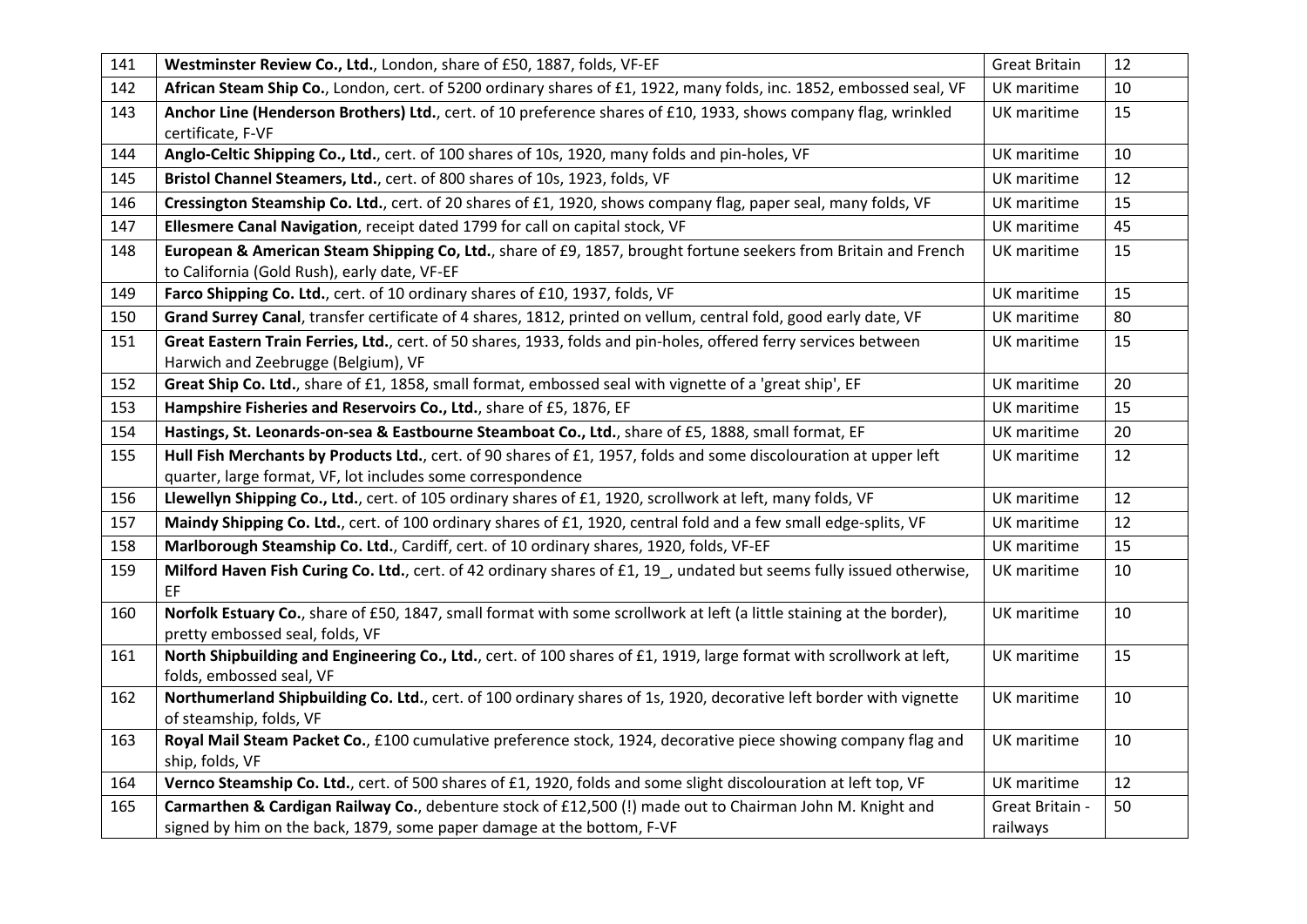| 166 | Charnwood Forest Railway Co., share of £10, 1874, 11-mile line from Coalville to Loughborough in Leicestershire,<br>scarce, VF-EF                                                 | Great Britain -<br>railways | 50 |
|-----|-----------------------------------------------------------------------------------------------------------------------------------------------------------------------------------|-----------------------------|----|
| 167 | Direct London & Portsmouth Railway Co., share of £50, 1846, an intended atmospheric railway, EF                                                                                   | Great Britain -<br>railways | 60 |
| 168 | Great Central Railway Co., Manchester, 4% preference stock of £40, 1898, VF                                                                                                       | Great Britain -<br>railways | 40 |
| 169 | Great Northern Railway Co., share of £25, 1846, printed on pink paper, coat of arms, early date                                                                                   | Great Britain -<br>railways | 25 |
| 170 | Lancaster and Yorkshire Railway, transfer of 195 shares of £20, transferred to Richard Potter, later chairman of the<br>Great Western Railway, 1848, scarce, EF                   | Great Britain -<br>railways | 40 |
| 171 | Liverpool, Manchester and Newcastle upon Tyne Junction Railway Co., share of £20, 1846, coat-of-arms and<br>beautiful embossed seal, early date, EF                               | Great Britain -<br>railways | 30 |
| 172 | Liverpool, Overhead Railway Co., cert. of 10 ordinary shares of £10, 1895, vignette of overhead railway coaches,<br>folds and a little edge-damage, VF                            | Great Britain -<br>railways | 25 |
| 173 | London, Brighton, and South Coast Railway, £200 consolidated 6% stock, 1849, tiny format, EF, early and scarce                                                                    | Great Britain -<br>railways | 75 |
| 174 | Milford Haven Railway and Estate Co. Ltd., debenture of £10, 1885, large format with trimmed border, VF                                                                           | Great Britain -<br>railways | 30 |
| 175 | South Staffordshire Railway Co., share of £12, 1846, fine wax seal, coat-of-arms, early and rare, EF                                                                              | Great Britain -<br>railways | 65 |
| 176 | South-Eastern Railway Annuities, certificate for a perpetual yearly sum of £49/4/0, 1852, in virtue of the taking over<br>of the Reading, Guildford & Reigate Railway, scarce, EF | Great Britain -<br>railways | 65 |
| 177 | Banque Hellenique, Pirée, action de 100 drachmes, 1920, text in Greek and French, very decorative top border with<br>various vignettes, EF                                        | Greece                      | 25 |
| 178 | Chemins de Fer de Thessalie, Athènes, obligation de 200 drachmes, 1900, vignette of train, central fold, text in<br>Greek and French, VF                                          | Greece                      | 15 |
| 179 | Hellenic Electric Railways, Athens, cert. of 25 shares of £1, 1926, Bradbury print showing tram, text in Greek and<br>English, EF                                                 | Greece                      | 15 |
| 180 | S.A. de Vins et Alcools "Georges A. Issaïas", Athens, cert. of 5 shares of 100 drachmes, 1918, depicts 2 women with<br>grapes & wine, VF-EF                                       | Greece                      | 22 |
| 181 | Banca Ungaro-Italiana, Budapest, 7,5% obbligaioni comunali \$100, 1929, very large format with central fold, text in<br>Italian, VF-EF                                            | Hungary                     | 20 |
| 182 | Hungarian Consolidated Municipal Loan, Budapest, 7% gold bond of \$500, 1926, text in English and Hungarian,<br>large allegorical vignette, big format with folds, VF-EF          | Hungary                     | 60 |
| 183 | Bank of Bengal, cert. of 2 shares, 1912, scrollwork at left with small vignette of a lady, a little staining at left, VF                                                          | India                       | 15 |
| 184 | Bengal Rhea Syndicate, Ltd., cert. of 10 shares, 1902, stamped seal shows tiger, EF                                                                                               | India                       | 10 |
| 185 | Holyford Copper Mining Co. Ltd., Dublin, cert. of 5shares, 1864, EF                                                                                                               | Ireland                     | 30 |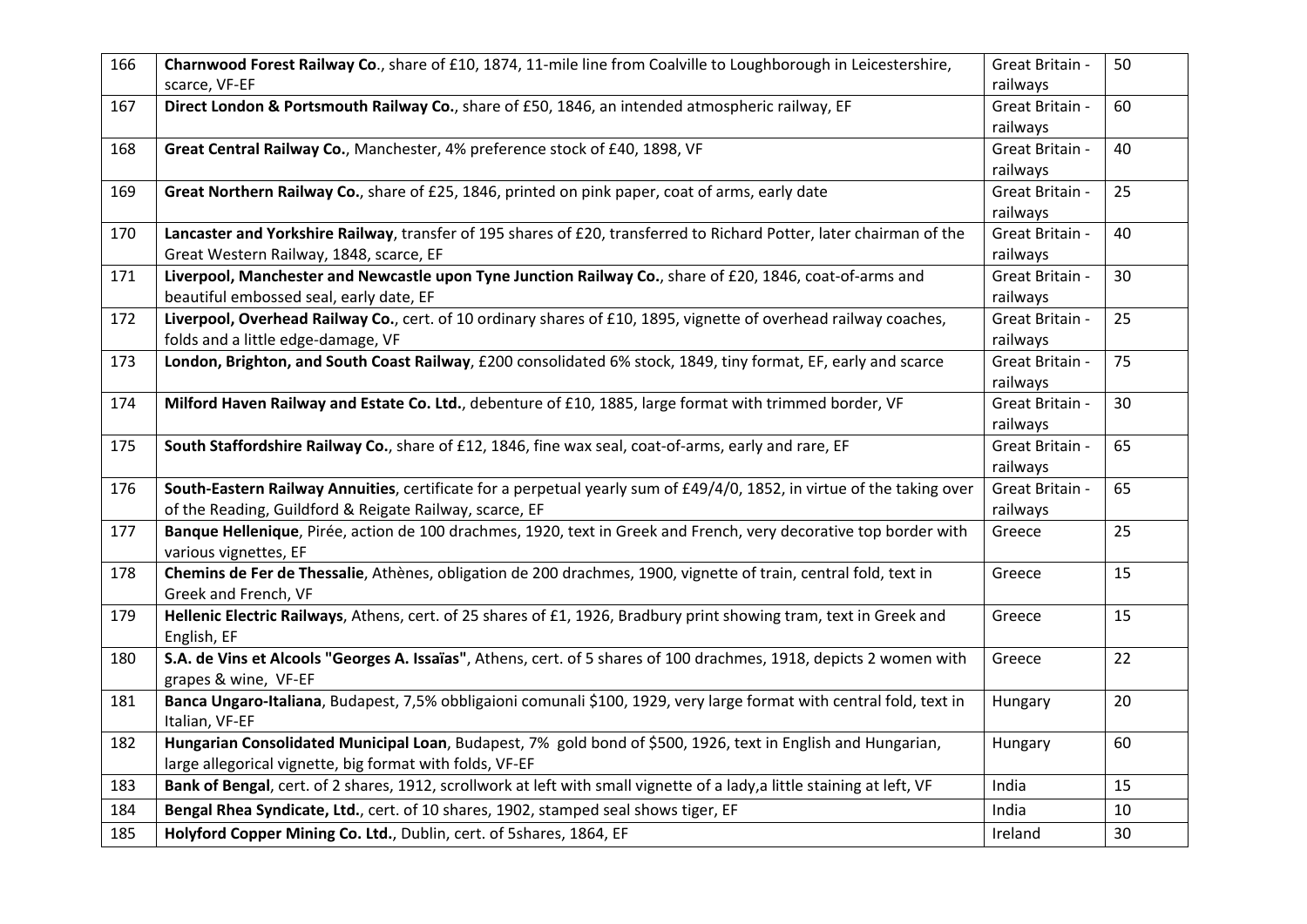| 186 | Citta di Barletta, obbligazione di 100 lire, 1870, attractive border with several vignettes, heavy central folds with<br>splits, F                                           | Italy       | 12             |
|-----|------------------------------------------------------------------------------------------------------------------------------------------------------------------------------|-------------|----------------|
| 187 | lot of 4 Japanese war bonds, probably all from the 1940s, with 2 of the bonds showing weaponery, all small format,<br>VF-EF                                                  | Japan       | 25             |
| 188 | Ville de Tokyo, bond of 500 Fr, 1912, Waterlow print with rural river scene and 2 other small vignettes, some<br>staining and folds, also pin-holes, F-VF                    | Japan       | 40             |
| 189 | Co. de Minas La Blanca y Anexas, Mexico, accion de \$20, 1912, allegorical vignette, stained upper left corner, VF                                                           | Mexico      | 10             |
| 190 | Waterson Gold Mining Co., Ltd., cert. of 10,000 shares of 10s, 1903, plain certificate                                                                                       | Mexico      | 12             |
| 191 | Empire Chérifien - protectorat de la Rep. Française - Maroc, Rabat, obligation de 1000 Fr., 1930, large format with 5<br>interesting photo-vignettes, slight edge-damage, VF | Morocco     | 25             |
| 192 | Société des Fermes Marocaines, Casablanca, part de fondateur, 1920, underprint of the city and farming vignette,<br>VF-EF                                                    | Morocco     | 12             |
| 193 | S.A. Belge de Tramways Néerlandais, Bruxelles, action de 100 Fr, 1895, several coat-of-arms and street view,<br>excellent condition, EF                                      | Netherlands | 12             |
| 194 | New Zealand, Wellington, 8% Inhaberschuldverschreibung von 100,000 DM, modern design, with coat-of-arms, EF                                                                  | New Zealand | 15             |
| 195 | Canal Interoceanique de Panama, Paris, obligation nouvelle de 1000 Fr., 1888, brown type, small format but very<br>decorative, 2 trimmed borders, F-VF                       | Panama      | 15             |
| 196 | Empreza Tauromachica Lisbonense, Lisboa, titulo de 8 Acçaoes, 189, unissued, magnificent bull fighting piece of<br>large format, EF                                          | Portugal    | 40             |
| 197 | Eagle Vulture Mines Ltd., cert. of 2 shares, 1899, folds, mined for gold, VF-EF                                                                                              | Rhodesia    | 22             |
| 198 | Roan Antelope Copper Mines Ltd., cert. of £30 ordinary stock, 1957, shows the head of an antilope, VF-EF                                                                     | Rhodesia    | 12             |
| 199 | Soc. Comunala Tramvaielor Bucuresti, certificat nominativ de 10 actiuni, 1922, large format, allegorical vignettes at<br>top and a tram at bottom, EF                        | Romania     | 10             |
| 200 | Stadt Bukarest, obligation über 810 Mark or 1000 Lei Aur, 1898, text in German and Romanian, wide and decorative<br>border, large format, VF                                 | Romania     | 12             |
| 201 | Allgemeine Elektricitäts-Gesellschaft, St-Petersburg, Aktie 250 Roubles, 1906, the German AEG company's Russian<br>subsidiary, slight edge-damage, VF                        | Russia      | 15             |
| 202 | Banque de Commerce de Sibérie, cert. of 3 actions de 250 roubles, St-Petersburg, 1912, in excellent condition and<br>with decorative top, EF                                 | Russia      | 20             |
| 203 | Charbonnages et Fabriques de Briquettes de Tkwibouly S.A., St-Petersbourg, obligation de 125 roubles, 1896, text<br>in French and Russian, the rare bond variety, EF         | Russia      | 70             |
| 204 | Emprunt Russe Intérieur 5%, 1905, 1000 roubles, text in Russian on the front, French on the back, internal loan<br>issue, large format and with coupons, EF                  | Russia      | 10             |
| 205 | Imperial Government of Russia, 3% 1896, 4687,5 roubles, very high denomination, some edge-damage and central<br>fold, F-VF                                                   | Russia      | 12             |
| 206 | Imperial Government of Russia, 3% 1896, 937,5 roubles, generally worn condition, F                                                                                           | Russia      | $5\phantom{.}$ |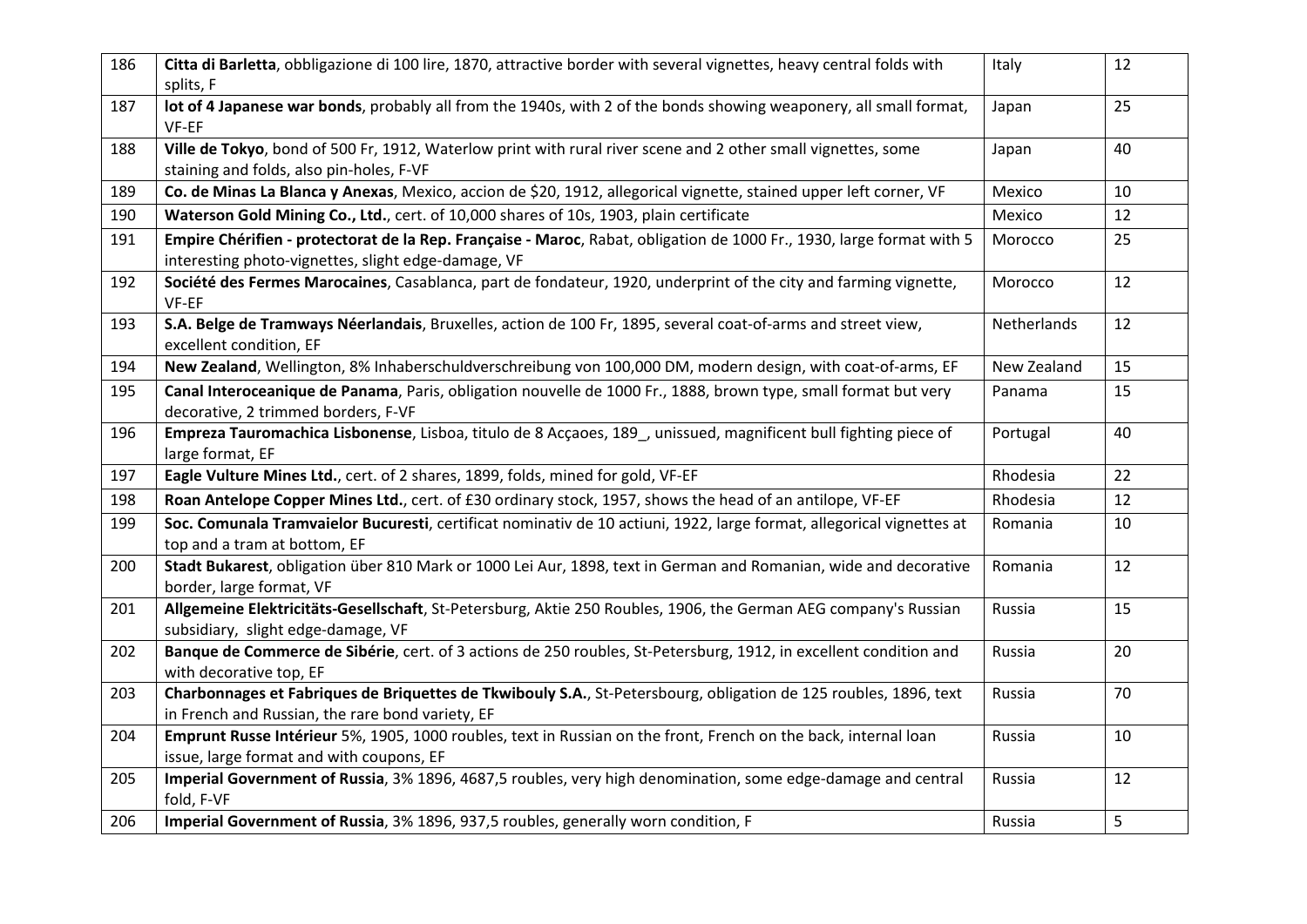| 207 | Maikop Spies Co. Ltd., cert. of 25 shares of £10, 1910, text in English and French, folds, VF                                                                                                    | Russia       | 10 |
|-----|--------------------------------------------------------------------------------------------------------------------------------------------------------------------------------------------------|--------------|----|
| 208 | Saint Petersburg Joint-Stock Commercial Bank "Credit Petersburg", modern but unissued share with vignette from<br>St. Petersburg, 1993, EF                                                       | Russia       | 10 |
| 209 | Soc. Russo-Belge pour la Fabrication du Composé de Favier et des Produits Chimiques, lekaterinoslaw, action de<br>187,50 roubles, 1912, EF                                                       | Russia       | 15 |
| 210 | St. Petersburg Land and Mortgage Co. Ltd., £20 debenture, 1912, large Waterlow print with aerial view over St<br>Petersburg, central fold, VF-EF                                                 | Russia       | 60 |
| 211 | Warschau-Wiener Railway Co., obligation de 500 Fr., 1860, large format with text in Polish, French and German,<br>folds with edge-splits, VF                                                     | Russia       | 30 |
| 212 | Consolidated Gold Fields of South Africa, Ltd., cert. of 100 ordinary shares of £1, 1948, flowerish border design<br>printed on yellow paper, important company, folds, VF-EF                    | South Africa | 35 |
| 213 | Graskop Exploring Co. Ltd., cert. of 25 shares of 5s, 1899, folds, a little staining, VF                                                                                                         | South Africa | 20 |
| 214 | Modderfontein B. Gold Mines, Ltd., share, 1914, text in English and French, pretty Waterlow print with 3 vignettes,<br>folds and minor discolouration, VF                                        | South Africa | 20 |
| 215 | Robinson South African Banking Co., cert. of 20 shares of £1, Waterlow print with 2 allegorical vignettes, 1903, VF                                                                              | South Africa | 40 |
| 216 | Sheba Gold Mining Co. Ltd., cert. Of 500 shares of 4s, 1925, folds, printed on pink paper, VF-EF                                                                                                 | South Africa | 12 |
| 217 | South African Export Co. Ltd., cert. of 330 shares, 1920, many folds, large and complex vignette, VF                                                                                             | South Africa | 15 |
| 218 | Co. Algortena de Navegacion, Bilbao, Accion, 1900, vignette of ship, trimmed right border, VF                                                                                                    | Spain        | 10 |
| 219 | Co. de los Ferrocarriles Andaluces, Madrid, accion de 500 Pesetas, 1924, highly decorative border of Andalucian<br>motives, EF                                                                   | Spain        | 15 |
| 220 | Co. de los Ferro-Carriles de Mallorca, Palma, obligacion de 50 Pesetas, 1911, unissued, decorative top, small format,<br>rare, EF                                                                | Spain        | 15 |
| 221 | Co. General de Minas y Sondeo, Barcelona, cert. de 10 acciones de 50 Pesetas, 1905, wide & decorative border, VF-<br>EF                                                                          | Spain        | 12 |
| 222 | Electro=Metalurgica del Ebro, Barcelona, accion de 500 Pesetas, 1929, very elaborate border with vignette of hydro-<br>electric plant, EF                                                        | Spain        | 15 |
| 223 | Ferrocarriles Economicos de Villena a Alcoy y Yecla, Barcelona, cert. de 10 acciones de 475 Pesetas, 1910, attractive<br>border with several vignettes, EF                                       | Spain        | 12 |
| 224 | Industrias del Cuero Armado, Barcelona, accion de 500 Pesetas, 1904, large format and very decorative with angel,<br>globe, etc., one edge-tear, VF                                              | Spain        | 20 |
| 225 | Minas y Ferrocarril Utrillas, Zaragoza, accion de 500 Pesetas, 1902, trimmed bottom border and stain, decorative<br>share with mining & railroad themes, F                                       | Spain        | 25 |
| 226 | Pickman S.A. - fabrica de loza, accion de 3000 Pesetas, Sevilla, 1899, large format share with central fold, wide<br>industrial vignette and 2 early Seville buildings, a china manufacturer, EF | Spain        | 40 |
| 227 | Soc. Minera La Molinesa, Madrid, cuarto accion, 1855, border has some gold print, colourful and early mining piece<br>with a vignette too, VF-EF                                                 | Spain        | 30 |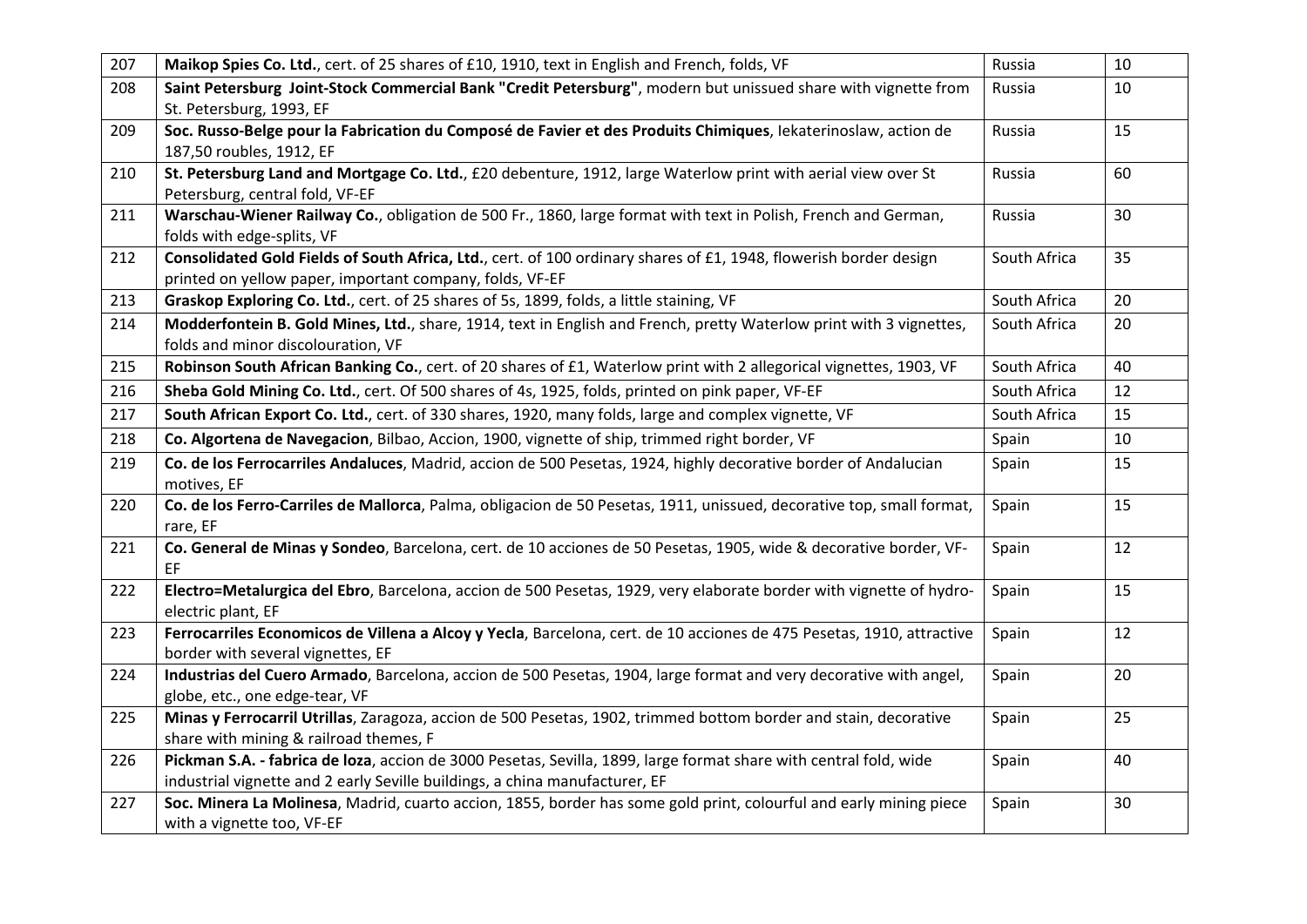| 228 | Teatro de Caceres - accion, 2 types: 1905 and 1926, both with different photo view of the theatre, colourful pieces,<br>the 1926 cert has minor edge-damage, VF & EF | Spain                | 50 |
|-----|----------------------------------------------------------------------------------------------------------------------------------------------------------------------|----------------------|----|
| 229 | Union Deportiva Salamanca, Salamanca, obligacion hipotecaria de 1000 Pesetas, 1975, a soccer club, VF                                                                | Spain                | 20 |
| 230 | Aktiebolaget Kväfveinindustri, Göteborg, Aktie 1000 Kronor, 1916, shows old castle, EF                                                                               | Sweden               | 15 |
| 231 | Gefle Angväfveri Aktiebolag, Gofle, Aktie 1000 Kronor, 1919, vignette of the factory building, colourful share, EF                                                   | Sweden               | 15 |
| 232 | Swedish and Norwegian Railway Co. Ltd., London, Debenture of £20, 1898, small format with text in English and<br>Dutch, many stamps, VF                              | Sweden               | 40 |
| 233 | Canton de Fribourg, Fribourg, Obligation de 15 Fr., 1861, small format, generally somewhat tired condition, early<br>date for Swiss scripophily, F-VF                | Switzerland          | 15 |
| 234 | Magasins Généraux et Entrepôt Réel de Tunis, Lyon, part de fondateur, 1907, large format with wide border,<br>vignette of the port of Tunis, EF                      | Tunisia              | 20 |
| 235 | Milli Bira ve Mechroubat, Constantinople, certificat provisoire de 5 actions de Ltqs. 50, 1926, text in French and<br>Arabic, an ice producer, EF                    | Turkey               | 12 |
| 236 | Ottoman Financial Association Ltd., share of £50, 1864, in English but company name also in Arabic, very early date<br>for an Ottoman share, small format, VF-EF     | Turkey               | 90 |
| 237 | American Foreign Oil Corp., cert. of 20 shares of \$5, 1920, ABN print with vignette of oilfield, text in English and<br>French, somewhat tired condition, F-VF      | <b>United States</b> | 10 |
| 238 | Atlantic Coast Line Railroad, mortgage bond of \$10,000, 1923, vignette of loco, cancelled, EF                                                                       | <b>United States</b> | 15 |
| 239 | Atlantic Fruit & Sugar Co., debenture bond of \$1000, 1924, ABN print with allegorical vignette, EF                                                                  | <b>United States</b> | 15 |
| 240 | B.E. Walter Oil & Gas Co., cert. of 25,000 shares, 1936, vignette of oil well, folds, VF-EF                                                                          | <b>United States</b> | 10 |
| 241 | National Bank of Catasauqua, cert. of 2 shares, Catasauqua, 1868, 4 vignettes, 4 pin-holes, VF                                                                       | <b>United States</b> | 10 |
| 242 | Buffalo, Hamburg & Aurora Railway Co., 5% gold mortgage bond, 1900, very large format with 2 vignettes, EF                                                           | <b>United States</b> | 40 |
| 243 | Burroughs Corp., certificaat voor 10 aandelen van \$5, Amsterdam, de Bussy specimen, predecessor of Unisys,<br>Detroit                                               | <b>United States</b> | 10 |
| 244 | Confederate States of America, 6% non taxable certificate of \$1000, Richmond, 1865, vignette of rural landscape,<br>small format, a little staining, VF             | <b>United States</b> | 40 |
| 245 | Confederate States of America, 8% coupon bond of \$500, 1863, Criswell 124, in excellent condition, EF                                                               | <b>United States</b> | 20 |
| 246 | Crow-Elkhart Motor Corp., cert. of 50 shares, 1919, automobile manufacturer, vignette of torch, VF-EF                                                                | <b>United States</b> | 35 |
| 247 | Death Valley-Arcalvada Cons. Mines Co., cert. of 50 shares of \$1, Denver, 1907, mining scene, folds, VF-EF                                                          | <b>United States</b> | 20 |
| 248 | Empire Oil and Gas Co., cert. of 1000 shares, 1917, 2 vignettes of oil wells, folds, VF-EF                                                                           | <b>United States</b> | 12 |
| 249 | Four Wheel Drive Auto Co., cert. of 3 shares of \$100, 1912, vignette of deer and beaver (?), folds, VF-EF                                                           | <b>United States</b> | 10 |
| 250 | Golden Tunnel-Durango Boy Mining Co., cert. of 100 shares, 1902, small format, with eagle, some discolouration at<br>left border, F-VF                               | <b>United States</b> | 12 |
| 251 | Gyro Air Lines, Inc., cert. of 300 shares; 1934, shows company logo, small format, VF-EF                                                                             | <b>United States</b> | 15 |
| 252 | Holly, Wayne and Monroe Railway Co., 8% sinking fund bond of \$1000, 1871, large format and colourful, paper                                                         | <b>United States</b> | 40 |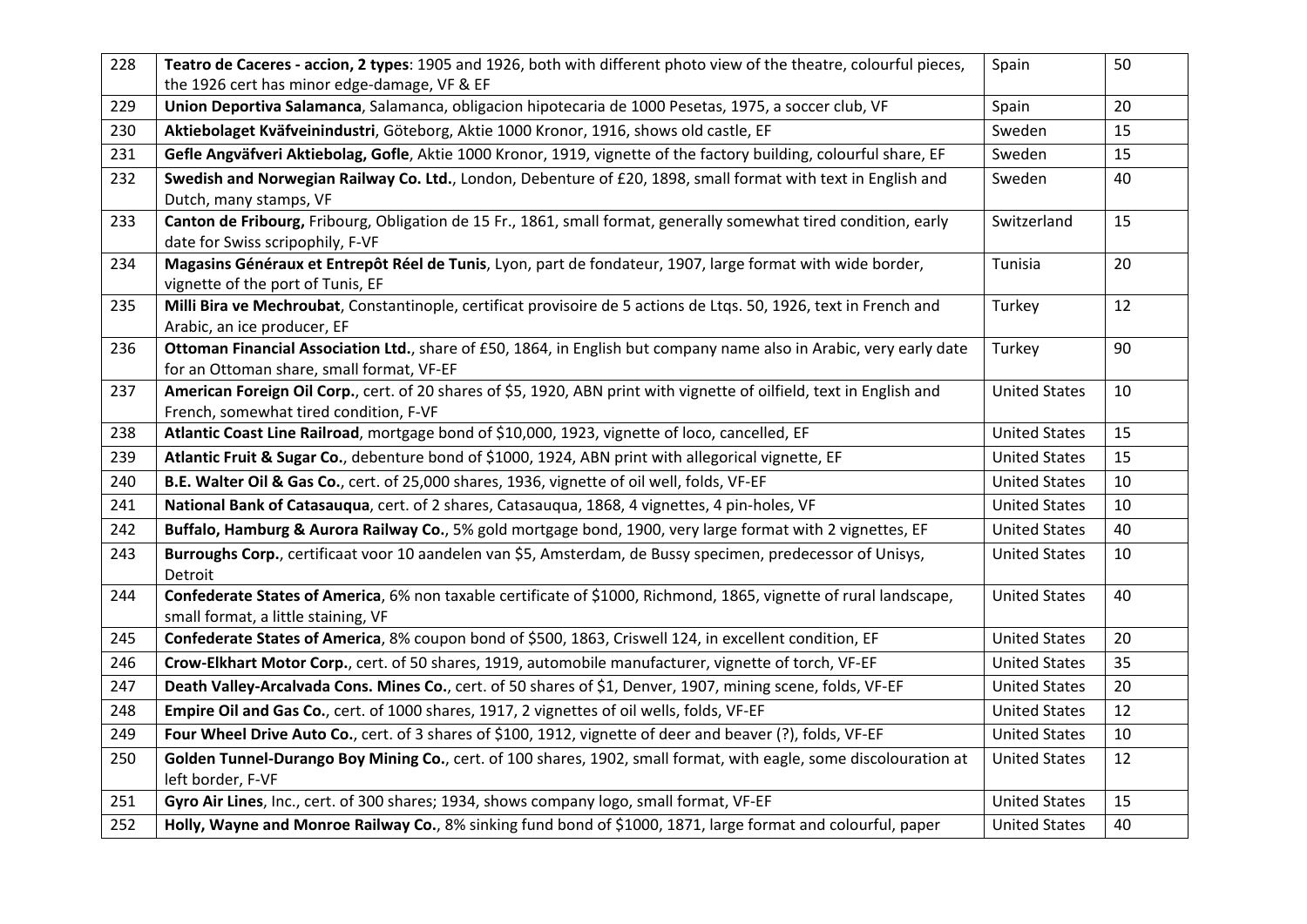|     | missing at left border and trimmed bottom, large vignette of train, F                                                                             |                      |    |
|-----|---------------------------------------------------------------------------------------------------------------------------------------------------|----------------------|----|
| 253 | International Pneumatic Tube Co., share, 1920, allegorical vignette, but also with tube, EF                                                       | <b>United States</b> | 15 |
| 254 | Jackpot Enterprises, Inc., share, 1998, modern stock, EF                                                                                          | <b>United States</b> | 15 |
| 255 | Kercheval Production Co., cert. of 252 units of beneficial interests of \$1, 1927, large vignette of oil field, VF-EF                             | <b>United States</b> | 12 |
| 256 | Little Wood River Mining and Smelting Co., cert. of 100 shares of \$1,50, 1884, small format, printed on pink paper,<br>EF                        | <b>United States</b> | 20 |
| 257 | Lot of 3 unissued telephone companies: Mason Valley Telephone & Telegraph Co., Hawaiian Bell Telephone Co.,<br>White Swan Telephone Co., EF       | <b>United States</b> | 15 |
| 258 | Maine Central Rail Road Co., bond of \$1000, unissued, large format with 4 vignettes, EF                                                          | <b>United States</b> | 20 |
| 259 | Montezuma County Telephone Co., cert. of 5 shares, 1913, small format, vignette of eagle, VF                                                      | <b>United States</b> | 10 |
| 260 | National Underground Electric Co., cert. of 100 shares, Camden, 1881, allegorical vignette, EF                                                    | <b>United States</b> | 15 |
| 261 | NCR Corp., certificaat van 10 gewone aandelen, Amsterdam, 1981, De Bussy specimen, EF                                                             | <b>United States</b> | 10 |
| 262 | New Jersey and New York Railroad, second mortgage bond of \$500, 1885, cancelled, vignette of train, EF                                           | <b>United States</b> | 15 |
| 263 | North Carolina Centre, Iron and Manufacturing Co., cert. of 160 shares, Philadelphia, 1871, allegorical vignette,<br>folds, VF-EF                 | <b>United States</b> | 20 |
| 264 | Philip Best Brewing Co., cert. of 151 shares of \$1000, Milwaukee, 1884, 2 vignettes showing brewery buildings,<br>issued to frederick Pabst, EF  | <b>United States</b> | 80 |
| 265 | Rock Port, Langdon & Northern Railway Co., bond of \$500, Rock Port, 1890, vignette of train in landscape, damaged<br>bottom, folds, F            | <b>United States</b> | 40 |
| 266 | State of South Carolina, bond of £100, Columbia, 1871, 4 allegorical vignettes, cut-cancelled, VF                                                 | <b>United States</b> | 35 |
| 267 | Waltham Watch Co., common shre, 1928, vignette of eagle and watch, folds, VF                                                                      | <b>United States</b> | 10 |
| 268 | Co. Aeronautica Uruguaya, unissued share of 10,000 pesos, Montevideo, 19, somewhat wrinkled, VF                                                   | Uruguay              | 12 |
| 269 | Lavaderos de Oro Maine, Montevideo, cert. of 5 acciones de 10 pesos, 1906, folds, mining in the Provincia de Puno,<br>Peru, VF                    | Uruguay              | 20 |
| 270 | Soc. Fomento Aigua, accion de 10 pesos, Pueblo Aigua, 1915, photo vignette of cattle, folds, VF                                                   | Uruguay              | 20 |
| 271 | Comercial Bank of Belgrade, share of 100 Dinars, Belgrado, 1930, very decorative border, EF                                                       | Yugoslavia           | 20 |
| 272 | First Croatian Savings-Bank, share of 1000 Austrian Florins, Zagreb, 1923, large format, with vignette of Zagreb and<br>lady, central fold, VF-EF | Yugoslavia           | 40 |
| 273 | Nis Co. for Credit & Savings, Share of 100 Dinar, Nis, 1921, attractive share, VF-EF                                                              | Yugoslavia           | 30 |
| 274 | Ohrid Fishing Co., 3 shares of 250 Dinar, Belgrado, 1924, border of fishing themes, very pretty, EF                                               | Yugoslavia           | 40 |
| 275 | Pioneer Construction Co., share of 500 Dinars, Belgrado, 1922, striking & bold design, EF                                                         | Yugoslavia           | 35 |
| 276 | Serbian Co. for Meat, Belgrado, cert. of 5 shares of 25 Dinars, 1923, vignettes of farming themes, VF-EF                                          | Yugoslavia           | 20 |
| 277 | Skoplje Export Bank, Skopje, share of 500 Dinars, 1922, vey attractive share with numerous vignettes in the border,<br>EF                         | Yugoslavia           | 20 |